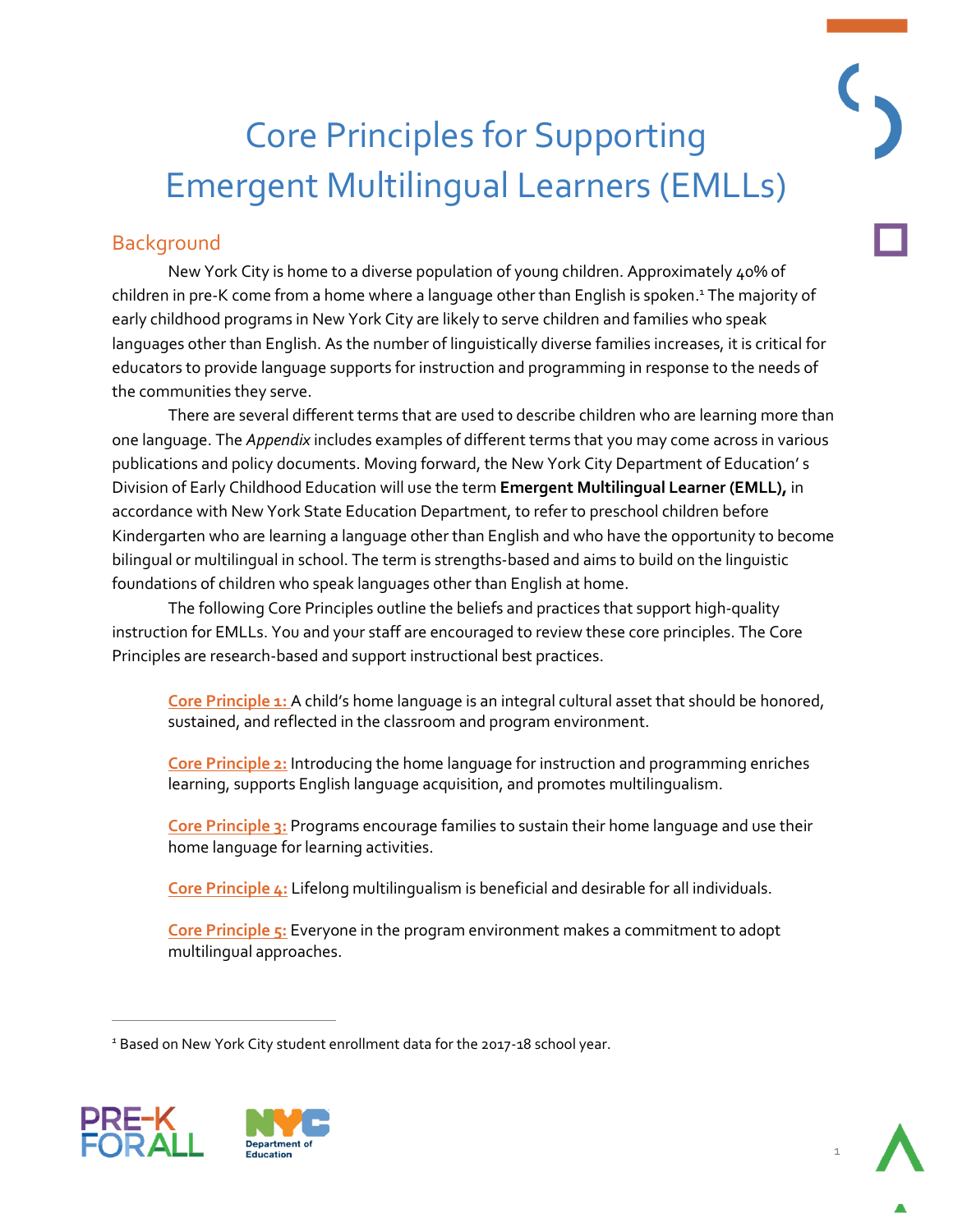#### **Principle 1:**

#### <span id="page-1-0"></span>**A child's home language is an integral cultural asset that should be honored, sustained, and reflected in the classroom and program environment.**

 $\ddot{\phantom{0}}$  supporting EMLLs. Program leadership and staff should honor, sustain, and reflect children's home languages in the classroom and program environment. This first principle sets the foundation for the vision and mission of the program. The home language is a critical aspect of a child's identity and a significant resource for learning. Leveraging the use of the home language to support children's learning is necessary in

#### **How can I honor the diverse languages spoken in my classroom and program?**

- Ensure that children's home languages are represented in the classroom and program environment, and that one language is not privileged over another.
- Whenever possible, teaching staff use children's home language in the classroom for instruction, so that language development is promoted for all languages represented.

#### **Principle 2:**

#### <span id="page-1-1"></span> **Introducing the home language for instruction and programming enriches learning, supports English language acquisition, and promotes multilingualism.**

j attention, enhanced problem-solving abilities, greater working memory, and increased ability to focus on pertinent information, ignore distracting information, and apply known concepts to new situations. 2 This principle is grounded in the belief that we honor the home language and maintain it as a central element in instruction. Research shows that there are many benefits associated with speaking more than one language, such as heightened executive function, greater ability to control and shift

 strategies listed below as a way of enriching language learning and promoting multilingualism. There are three core areas to focus on when supporting EMLLs: instructional supports, environmental supports, and family & community supports. Program leadership and staff can use the

 Tazi, Z. (2011). The effects of bilingual instruction on the English emergent literacy skills of Spanish-speaking preschool children.







 Bialystok, E. (2015). Bilingualism and the development of executive function: The role of attention. *Child 2* As cited in U.S. Department of Health and Human Services & U.S. Department of Education. *Policy Statement on Supporting the Development of Children Who are Dual Language Learners in Early Childhood Programs.* 2016. p 6. *development perspectives*, *9*(2), 117-121.

 Espinosa, L. M. (2015). Challenges and Benefits of Early Bilingualism in the United States' Context. *Global Education Review*, *2*(1), 40-53.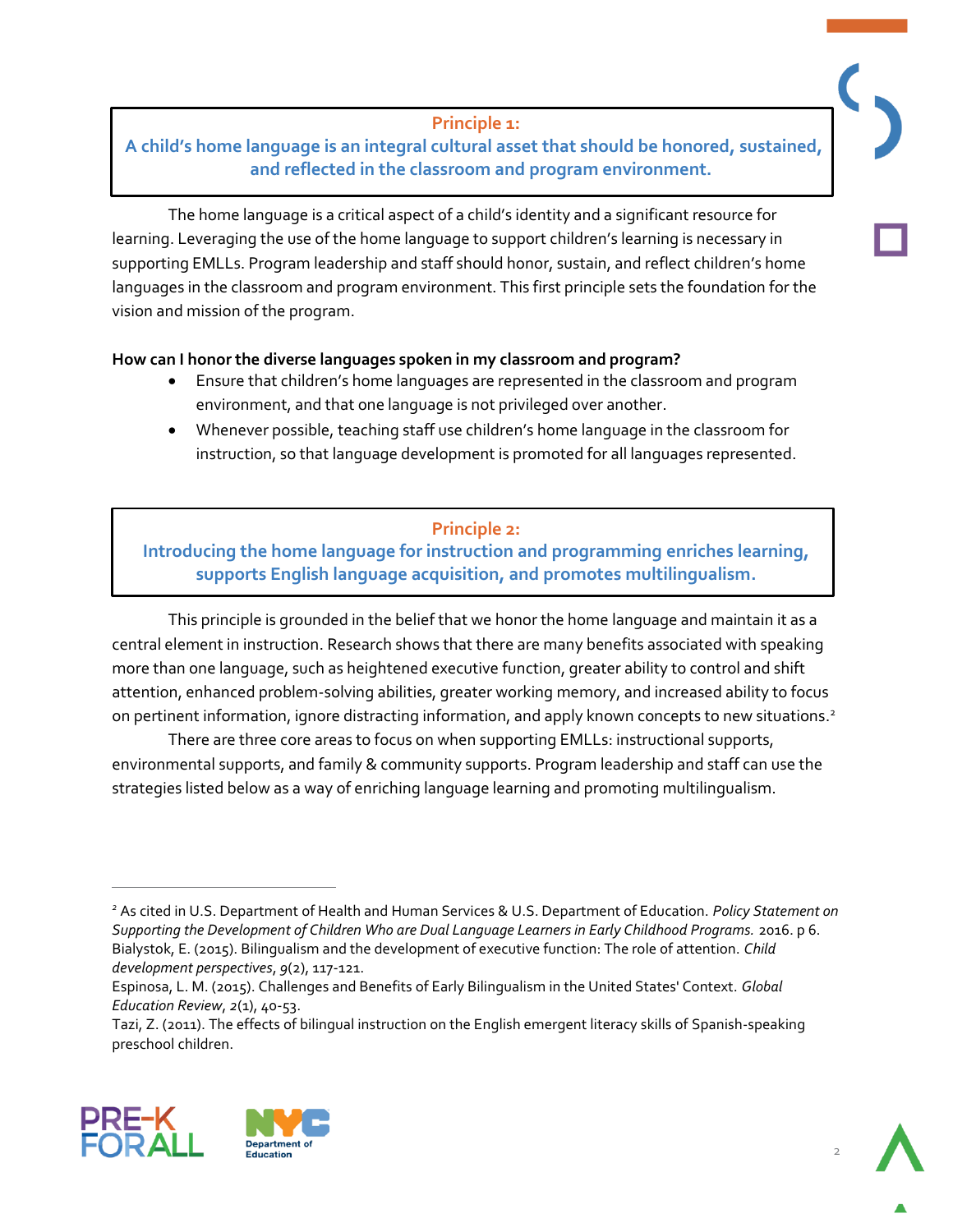# Instructional Environmen **Supports** tal Supports Family & Community **Supports**

#### **Instructional Supports**

There are a variety of instructional strategies that sustain the development of the home language as well as promote English language acquisition for EMLLs. Below are several evidence-based strategies that promote language development. 3

#### **How can I strengthen the instructional supports for EMLLs in my classroom?**

- Learn and use key phrases in the home language of the children.
- Encourage children to speak to classmates who share their home language.
- Encourage counting in multiple languages.
- Sing songs, chants, rhymes, and finger plays in English and the home language to help children learn common phrases and words through music.
- Include visuals or movements when introducing words to help children develop an understanding of vocabulary.
- Provide explicit vocabulary instruction and define words in developmentally appropriate ways.
- Use pictures or visuals to introduce translations of target vocabulary.
- Repeat new concepts or vocabulary frequently across multiple settings and content areas. Provide children ample opportunities to practice explaining new concepts or using new vocabulary words.
- Identify a foundational text that corresponds with your curriculum*,* unit of study, or children's interests. Select key vocabulary words from the foundational text in English and translate vocabulary to the home language.
- Be intentional about which texts will be read-aloud multiple times. Plan connections from these texts to learning centers by selecting appropriate materials.
- Engage children in activities that align to their interests.
- Support, reinforce, and extend the learning in English as well as in the child's home language by using language modeling strategies (e.g., ask open-ended questions, use self & parallel talk, extend vocabulary).
- Use wait-time. After asking children a question, pause for at least three extra seconds to allow children time to think and respond.

 Morell, Z., Aponte, A. (April 2016). Right from the start: A protocol for identifying and planning instruction for emergent bilinguals in Universal Prekindergarten. *Educator's Voice* ix, PP. 12-15.



j

 *Learners.* In getting it right for young children from diverse backgrounds: Applying research to improve practice. *<sup>3</sup>*As cited in Espinosa, L. & Magruder, E. (2010). *Practical and Proven Strategies for Teaching Young Dual Language*  Prentice Hall.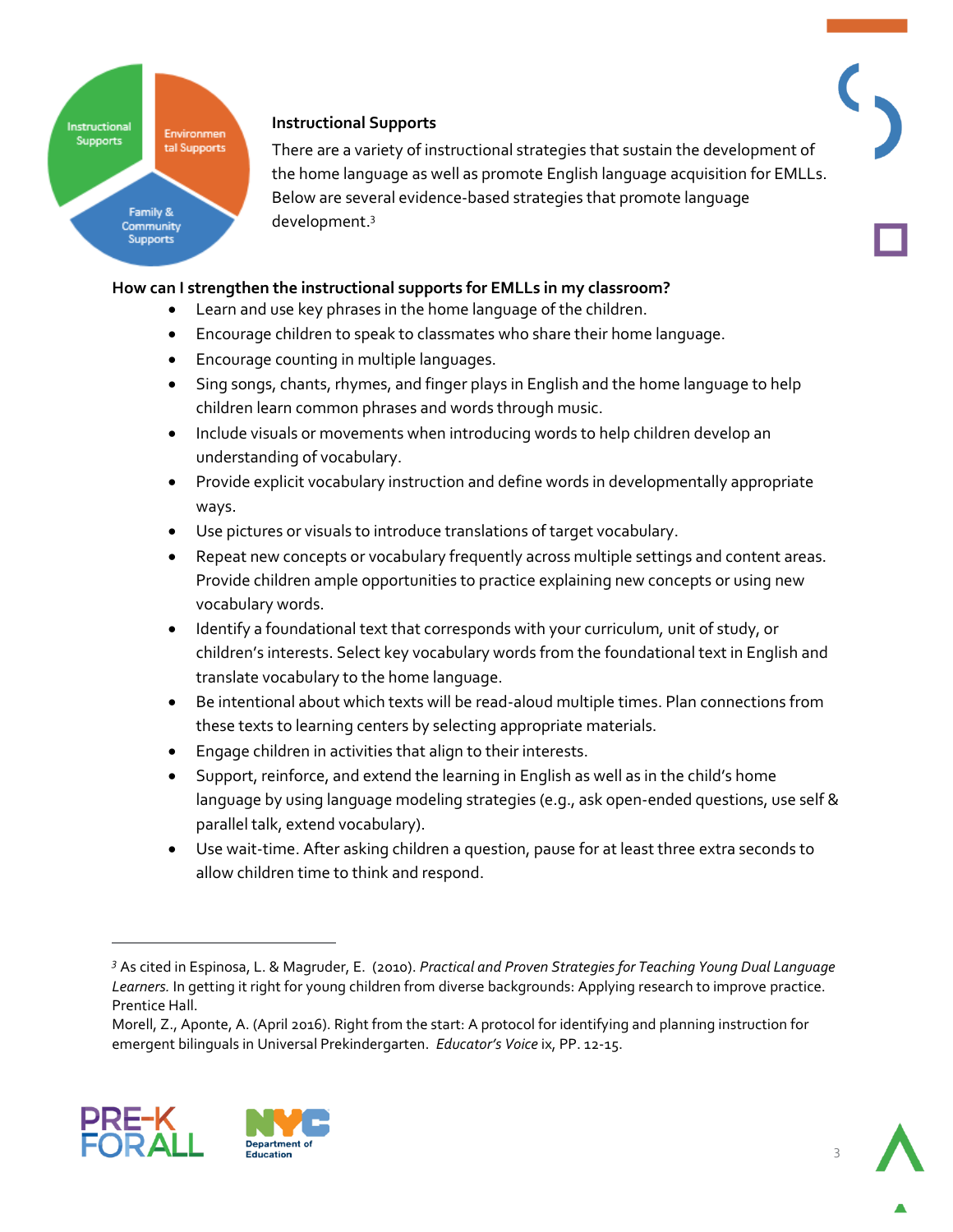- Use cognates to support language learning. Cognates are words that sound the same in both English and the home language and mean the same thing.
- language and English interchangeably. Children should be encouraged to access all • Allow children to use Translanguaging.<sup>4</sup> Translanguaging is when children use their home language available to them.



#### **Environmental Supports**

 The classroom environment plays an important role in helping EMLL children Ì knowledge, it is easier to make connections and learn a concept in a new engage in meaningful activities. In addition to honoring and promoting children's home languages, incorporate customs, traditions and items reflective of the children's culture in the classroom. When children can draw on their prior language.

#### **How can I ensure my classroom materials and structures support learning for EMLLs?**

- Set up your library with books in multiple languages.
- j Label objects purposefully in both English and children's home languages. You can use translation websites/software, collaborate with families, or use other resources to translate.
- Display children's authentic work, including dictations and labels, in children's home languages.
- Rotate charts and materials periodically to ensure the environment is relevant and engaging for children.
- **Incorporate familiar objects from children's cultures and communities in the classroom (i.e.** instruments, household items, clothing, toys, etc.) and encourage children to talk about and use them.
- Use audio and visuals in multiple languages.
- Í Use songs and narrations in children's home languages. Print the words on charts and place them around the classroom at children's eye level so they can see and interact with them.
- Record children telling stories in their home language; ask them to interpret and translate their stories to English.
- Encourage children to act out stories they have "written" or read in their home language or in English.
- Make a picture communication board to help all children communicate their needs and feelings

 *<sup>4</sup>*García, O., & Lin, A. M. (2017). *Translanguaging in bilingual education.* In Bilingual and multilingual education (pp. 117-130). Springer, Cham.



 $\overline{a}$ 

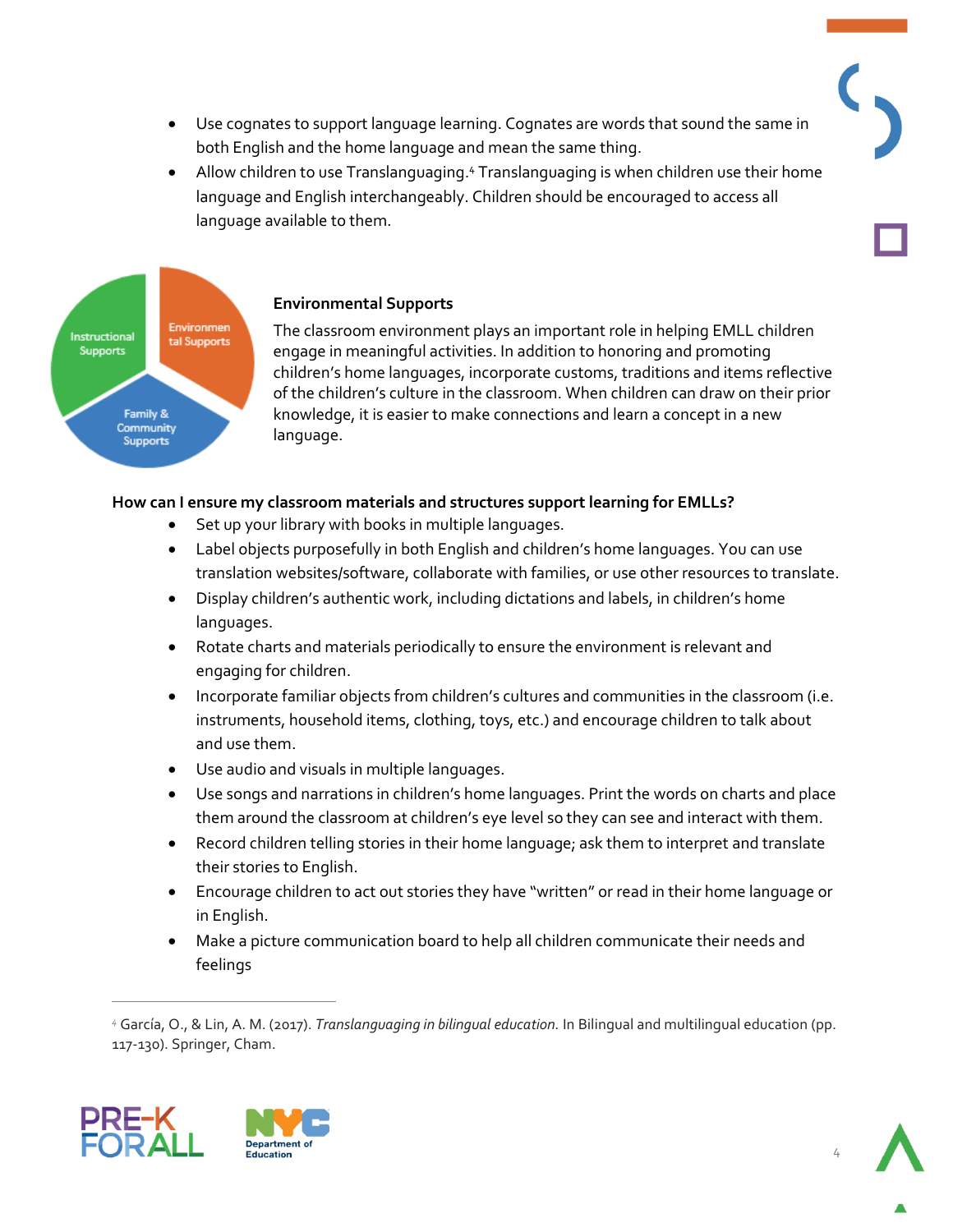

#### **Family and Community Supports**

 It is important to honor families' culture and language, and to recognize that the family is the child's first teacher. EMLLs bring a wealth of cultural and linguistic background knowledge to the classroom that should be leveraged in instruction. In order to meet the needs of EMLLs, program leadership and staff should learn about families' interests, and collaborate to promote the development of children's home language in the classroom, program, and home environment.

#### **How can I create a welcoming environment for all families in my classroom and program?**

- Learn a few simple words, especially greetings, in families' home language to welcome them into the classroom.
- Invite family members to the classroom to read books in multiple languages.
- Ask families to send in photos of things that are meaningful to each child, such as foods, celebrations, and family activities. Use pictures to make personalized posters, displays, and class books that children can relate to.
- Ask families to bring familiar objects from their home, such as music, instruments, household items, clothing, toys, and encourage children to talk about and use them in the classroom.
- Record families telling stories in their home language and include them as part of your listening center/library.
- Encourage families to engage in play-based learning activities in their home language.
- Have families read familiar classroom books at home in children's home language.
- Invite families and community members to write children's narrations of their drawings in the home language.
- Partner with families and community members who can aid in translation and interpretation.
- Bridge connections. Ensure that families have knowledge of what their children are learning to build a strong home-school connection.
- Recognize that each family is unique. Ask families about their language, culture, and traditions, and be careful not to promote stereotypes or make assumptions.



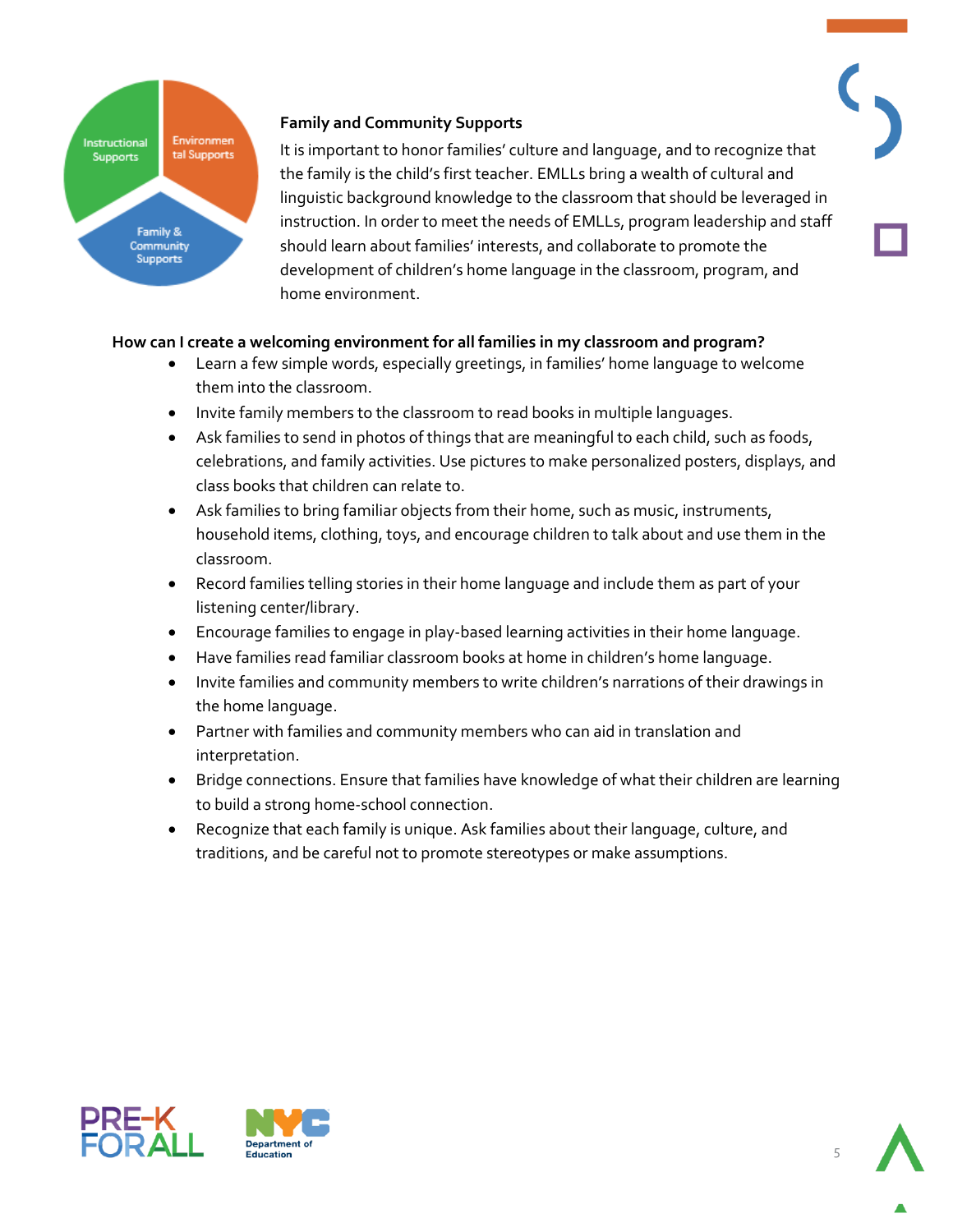#### <span id="page-5-0"></span> **Programs encourage families to sustain their home language and use their home language for learning activities. Principle 3:**

 valuable than English. Several research studies highlight the importance of building the child's first language. One study found that when mothers used Spanish at home, it did not negatively affect their children's ability to learn English. On the contrary, when mothers introduced more English in the home j them that home language development will support English language acquisition and be beneficial for As educators, we have an opportunity to clarify the misconception that home language is less environment, it slowed the growth of children's Spanish vocabulary without increasing English vocabulary.5 Given this important research, it is essential to listen to families' priorities and reassure their children.

#### **How can I support families in sustaining their child's home language?**

- Partner with families to sustain children's home language in the home environment, as based learning activities, such as reading, singing, learning letters, and using vocabulary, in families play a crucial role in their child's learning. Encourage families to engage in playthe home language.
- Empower families with limited English to use their home language with their children at home. Share with families that high-quality language interactions in their home language provide a strong foundation for learning English.
- Learn from families about children's language background. Ask families what languages the child speaks and understands, what language the child speaks to their siblings, in what language the child pretend plays in, and the child's exposure to English. Use this information to inform instruction for the child.
- knowledge and expertise to support use of the home language during instruction. • Build on families' funds of knowledge.<sup>6</sup> Funds of knowledge are collections of knowledge based in cultural practices that are a part of families' inner culture. Tap into families'

 6 Moll, L. C., Amanti, C., Neff, D., & Gonzalez, N. (1992). *Funds of knowledge for teaching: Using a qualitative approach to connect homes and classrooms.* Theory into practice, 31(2), 132-141.



 $\overline{a}$ 



<sup>&</sup>lt;sup>5</sup> Hammer, C. (2009). Dual-Language Learners' Early Language Development and Academic Outcomes. Paper prepared for the Workshop on the Role of Language in School Learning: Implications for Closing the Achievement Gap, Hewlett Foundation, Menlo Park. *CA, October*, 15-16.

Barnett, W. S., Yarosz, D. J., Thomas, J., Jung, K., & Blanco, D. (2007). Two-way and monolingual English immersion in preschool education: An experimental comparison. *Early Childhood Research Quarterly*, *22*(3), 277 293. 1

Melzi, G., Schick, A. R., & Escobar, K. (2017). Early Bilingualism Through the Looking Glass: Latino Preschool Children's Language and Self-Regulation Skills. *Annual Review of Applied Linguistics*, *37*, 93-109.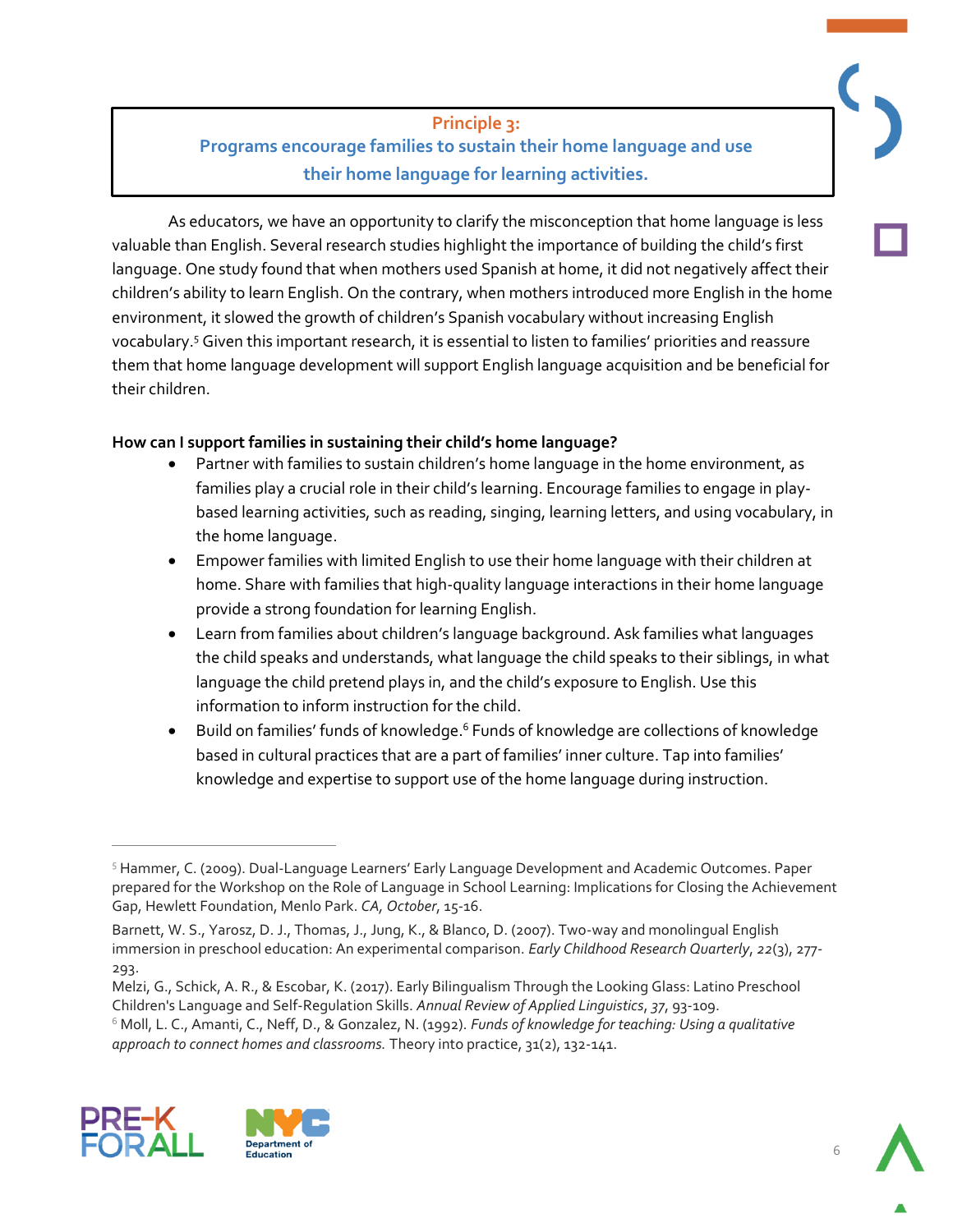#### **Lifelong multilingualism is beneficial and desirable for all individuals. Principle 4:**

<span id="page-6-0"></span>ł children who are monolingual as compared to children who are bilingual/multilingual.7 Because research shows that the most significant enhancements to learning language occur in the early childhood years, it is critical for early childhood educators to sustain and promote multilingualism. language acquisition in English. This core principle calls for early childhood educators to advocate for and promote multilingualism for young children. Research has found that there are lifelong advantages associated with speaking more than one language. Studies highlight differences in cognitive functioning skills in Program leadership and staff can create a love for learning and set children on the path for lifelong multilingualism by honoring and supporting children's home language. In doing so, program leadership and staff will strengthen language development in children's home language, while supporting

#### **How can I promote the value of multilingualism?**

- Program leadership and staff can openly state the value of multilingualism in their vision/mission statements.
- Program leadership and staff can use the instructional, environmental, and family support strategies listed above to introduce the home language during instruction and programming.
- Program leadership and staff engage in two-way communication with families, and partner with families to sustain children's home language in the classroom, program, and home environment.

## **Everyone in the program environment makes a commitment to adopt Principle 5: multilingual approaches.**

<span id="page-6-1"></span>Everyone in the program – school leaders, teachers, and all other program staff – should see themselves as the individuals who support multilingual approaches. This requires a program-wide commitment to developing competencies that support a multilingual program environment. Everyone is a language learner, and everyone can work to support greater comprehension and vocabulary in children's home languages.

 7 Bialystok, E. (2015). Bilingualism and the development of executive function: The role of attention. *Child development perspectives*, *9*(2), 117-121.



 $\overline{a}$ 

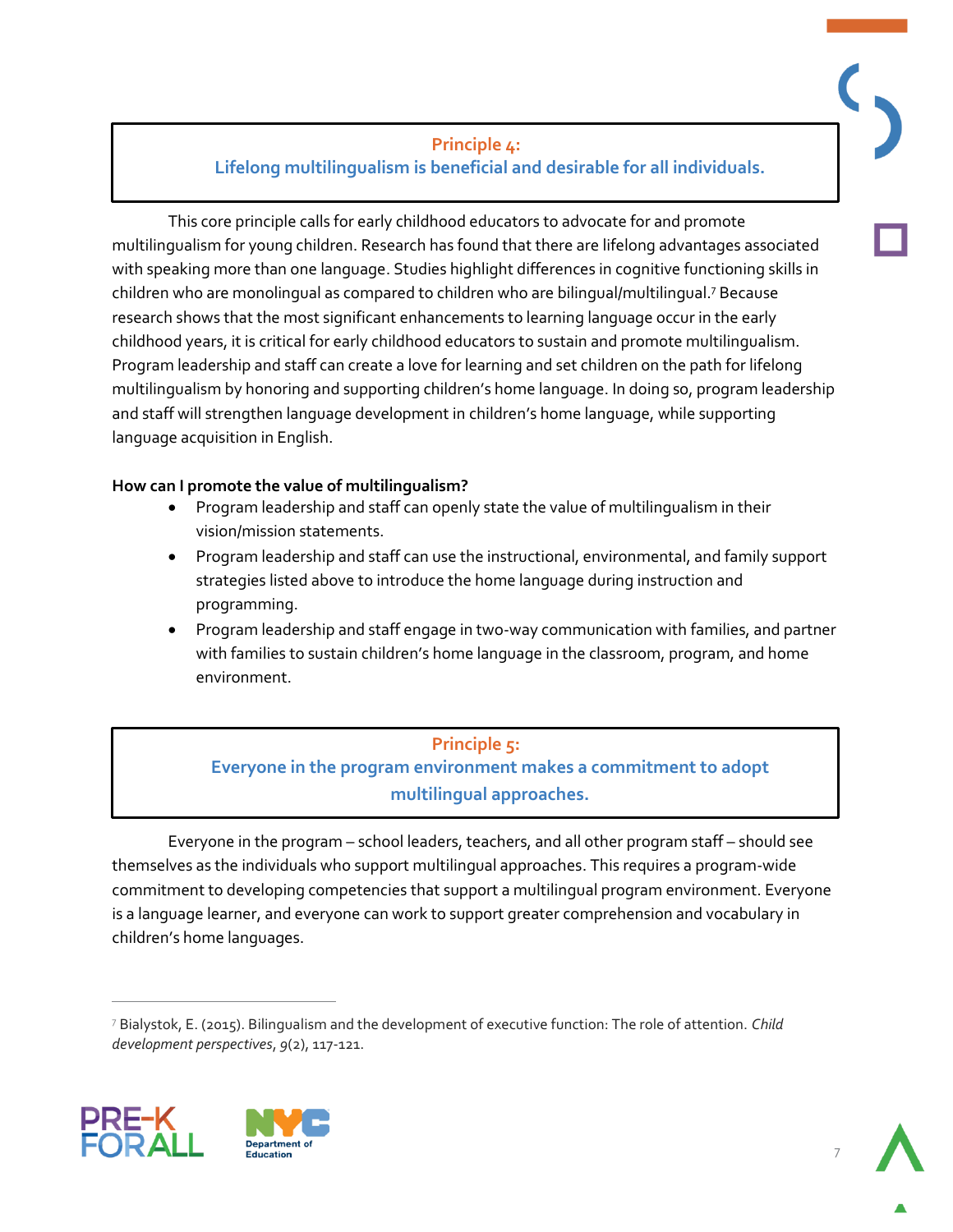#### **How can I support all program staff in adopting multilingual approaches?**

- Leadership teams commit to creating a program culture that is strengths-based and celebrates multilingualism- one that allows, supports, and promotes multilingualism.
- Programs provide training for staff to unpack biases, address fears and concerns, and provide research that supports a multilingual approach.
- Programs hold information sessions or discussion forums for families and provide researchbased materials and information that highlight the value of a multilingual approach. Families may need information to debunk common misconceptions regarding English-only instruction.
- Programs foster a culture that promotes ongoing conversations about what is working well and address common challenges that may arise throughout the year.

 for the NYC Department of Education's Division of Early Childhood Education. The core principles referenced here are currently in preparation for a peer-review journal. This document was prepared by Zoila Morell, Ph.D. and Cristina Medellin, Ph.D. as part of their consulting work





 $\overline{\mathcal{C}}$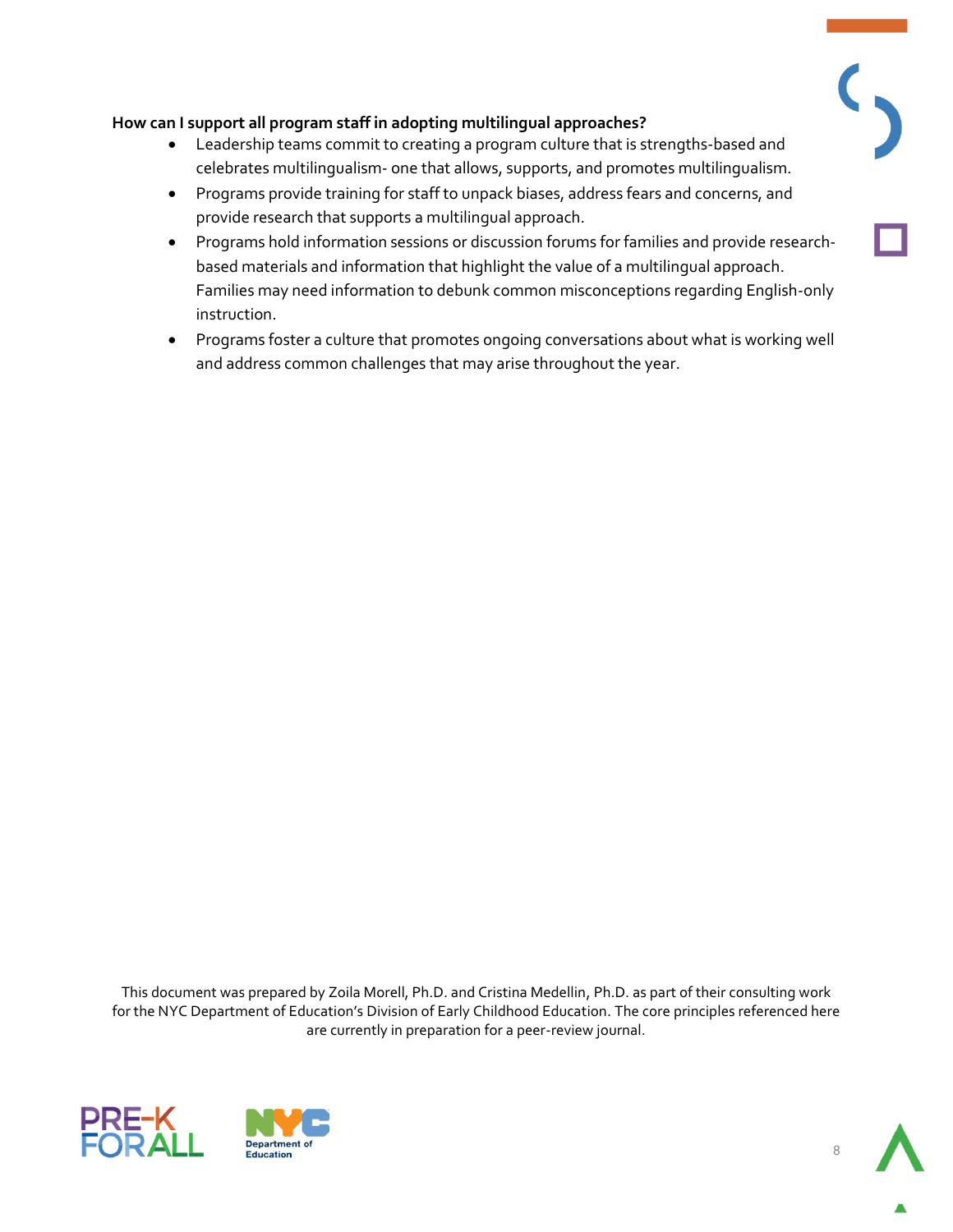

| <b>Terms</b>                                                | <b>Definition</b>                                                                                                                                                                                                                 | <b>Terminology Context</b>                                                                                                                                                                                                                                                                     |
|-------------------------------------------------------------|-----------------------------------------------------------------------------------------------------------------------------------------------------------------------------------------------------------------------------------|------------------------------------------------------------------------------------------------------------------------------------------------------------------------------------------------------------------------------------------------------------------------------------------------|
| Emergent<br>Multilingual<br>Learner<br>(EMLL)               | EMLLs are preschool children before<br>Kindergarten whose home or primary<br>language is a language other than<br>English and who have the potential to<br>become bilingual or multilingual in<br>school.                         | Adopted by the NYC Department of<br><b>Education's Division of Early Childhood</b><br>Education to refer to children whose<br>home language is a language other than<br>English.<br>New York State Board of Regents<br>approved this new term for all New York<br>children under the age of 5. |
| Dual<br>Language<br>Learner (DLL)                           | DLLs are young children from birth to 5<br>years old who are learning more than<br>one language at the same time as well<br>as those learning a second language<br>while continuing to develop their first<br>(or home) language. | Head Start uses this term to refer to any<br>child who is learning more than one<br>language.                                                                                                                                                                                                  |
| Emergent<br><b>Bilingual (EB)</b>                           | This term refers to any individual<br>learning two or more languages.                                                                                                                                                             | This term is mostly commonly found in<br>academic literature. It conveys a strong<br>message about the cognitive and social<br>benefits of bilingualism.                                                                                                                                       |
| Dual<br>Language<br><b>Bilingual</b><br>Education<br>(DLBE) | Early childhood programs that provide<br>language instruction in two or more<br>languages with the goal of enabling all<br>children to become bilingual and<br>biliterate over the course of their<br>education.                  | New York City Early Childhood<br>programs, including Dual Language<br>programs, and all programs that serve<br>EMLLs.<br>Utilizing the Core Principles referenced<br>in this document will support the<br>movement towards a DLBE for all<br>programs.                                         |





 $\overline{\mathbf{C}}$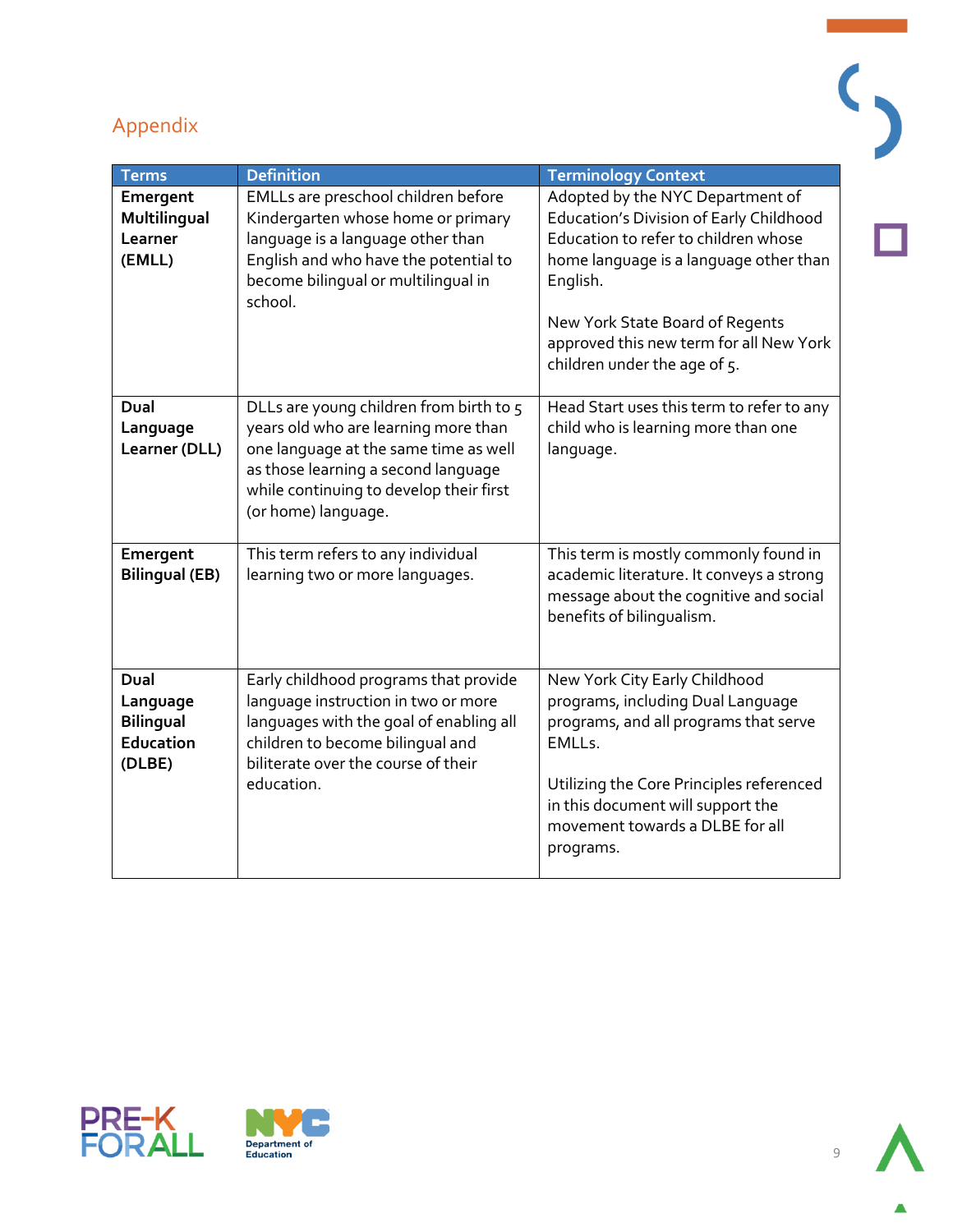## References

- Barnett, W. S., Yarosz, D. J., Thomas, J., Jung, K., & Blanco, D. (2007). Two-way and monolingual English immersion in preschool education: An experimental comparison. *Early Childhood Research Quarterly*, *22*(3), 277-293.
- Barac, R., Bialystok, E., Castro, D. C., & Sanchez, M. (2014). The cognitive development of young dual language learners: A critical review. *Early Childhood Research Quarterly*, *29*(4), 699-714.
- Bialystok, E. (2015). Bilingualism and the development of executive function: The role of attention. *Child development perspectives*, *9*(2), 117-121.
- Espinosa, L. M. (2015). Challenges and Benefits of Early Bilingualism in the United States' Context. *Global Education Review*, *2*(1), 40-53.
- Espinosa, L. & Magruder, E. (2010). Practical and Proven Strategies for Teaching Young Dual Language Learners. In Getting it right for young children from diverse backgrounds: Applying research to improve practice. Prentice Hall.
- García, O., & Lin, A. M. (2017). Translanguaging in bilingual education. In *Bilingual and multilingual education* (pp. 117-130). Springer, Cham.
- Hammer, C. (2009). Dual-Language Learners' Early Language Development and Academic Outcomes. Paper prepared for the Workshop on the Role of Language in School Learning: Implications for Closing the Achievement Gap, Hewlett Foundation, Menlo Park. *CA, October*, 15-16.
- Melzi, G., Schick, A. R., & Escobar, K. (2017). Early Bilingualism Through the Looking Glass: Latino Preschool Children's Language and Self-Regulation Skills. *Annual Review of Applied Linguistics*, *37*, 93-109.
- Moll, L. C., Amanti, C., Neff, D., & Gonzalez, N. (1992). Funds of knowledge for teaching: Using a qualitative approach to connect homes and classrooms. *Theory into practice*, *31*(2), 132-141.
- Morell, Z., Aponte, A. (April 2016). Right from the start: A protocol for identifying and planning instruction for emergent bilinguals in Universal Prekindergarten. *Educator's Voice* ix, PP. 12-15.
- New York City Department of Education. Pre-K student enrollment data for 2017-18 school year.
- Tazi, Z. (2011). The effects of bilingual instruction on the English emergent literacy skills of Spanishspeaking preschool children.
- U.S. Department of Health and Human Services & U.S. Department of Education. *[Policy Statement on](https://eclkc.ohs.acf.hhs.gov/sites/default/files/pdf/dll-policy-statement-final.pdf)  [Supporting the Development of Children Who Are Dual Language Learners in Early Childhood](https://eclkc.ohs.acf.hhs.gov/sites/default/files/pdf/dll-policy-statement-final.pdf)  [Programs.](https://eclkc.ohs.acf.hhs.gov/sites/default/files/pdf/dll-policy-statement-final.pdf)* 2016.